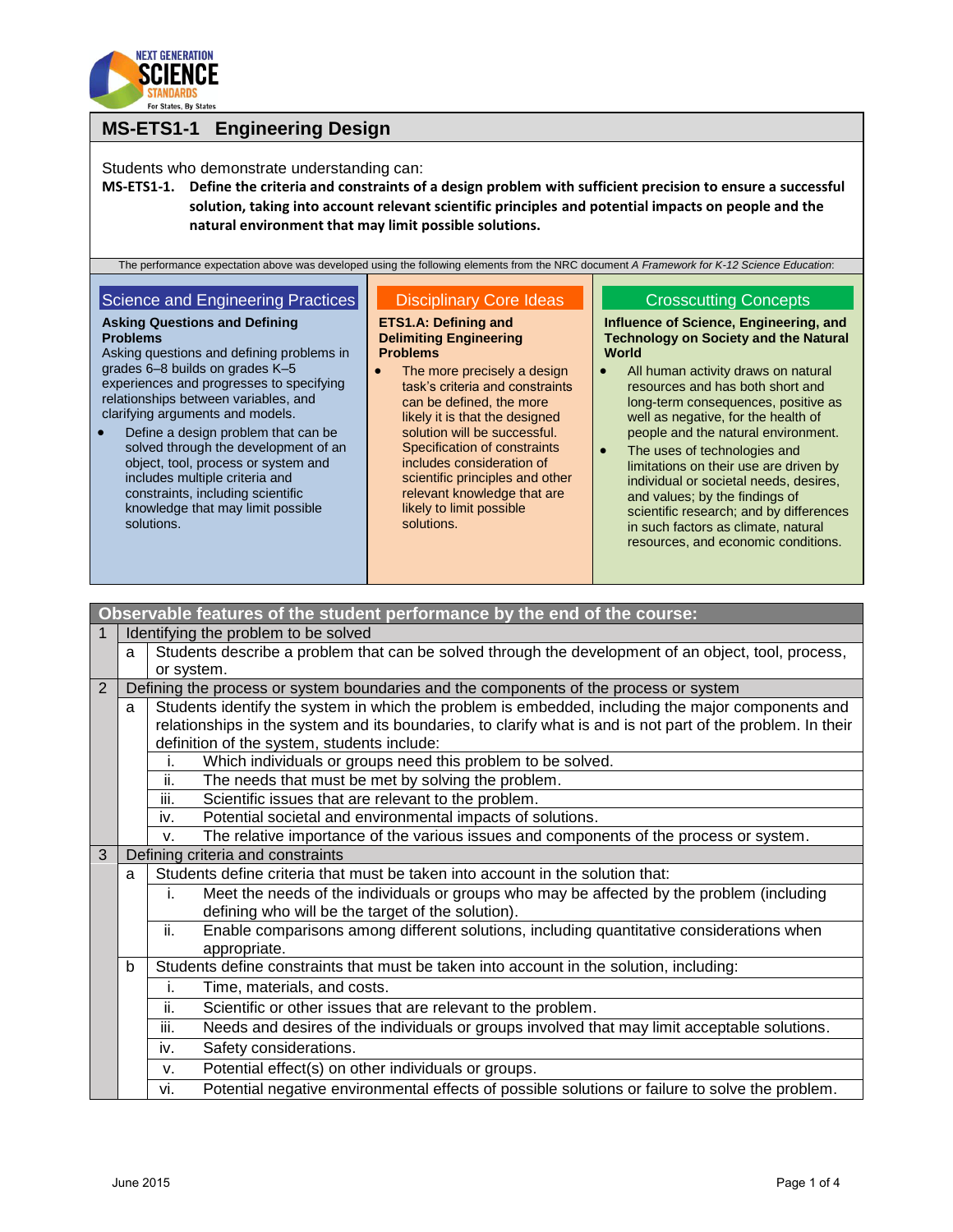# **MS-ETS1-2 Engineering Design**

Students who demonstrate understanding can:

#### **MS-ETS1-2. Evaluate competing design solutions using a systematic process to determine how well they meet the criteria and constraints of the problem.**

| The performance expectation above was developed using the following elements from the NRC document A Framework for K-12 Science Education:                                                                                                                                                                                                                                                                                                     |                                                                                                                                                                                                                                                    |                              |
|------------------------------------------------------------------------------------------------------------------------------------------------------------------------------------------------------------------------------------------------------------------------------------------------------------------------------------------------------------------------------------------------------------------------------------------------|----------------------------------------------------------------------------------------------------------------------------------------------------------------------------------------------------------------------------------------------------|------------------------------|
| Science and Engineering Practices<br><b>Engaging in Argument from Evidence</b><br>Engaging in argument from evidence in 6-<br>8 builds on K-5 experiences and<br>progresses to constructing a convincing<br>argument that supports or refutes claims<br>for either explanations or solutions about<br>the natural and designed world.<br>Evaluate competing design solutions<br>based on jointly developed and<br>agreed-upon design criteria. | <b>Disciplinary Core Ideas</b><br><b>ETS1.B: Developing Possible</b><br><b>Solutions</b><br>There are systematic processes<br>۰<br>for evaluating solutions with<br>respect to how well they meet<br>the criteria and constraints of a<br>problem. | <b>Crosscutting Concepts</b> |

|                |                                                                                                          | Observable features of the student performance by the end of the course:                               |  |  |
|----------------|----------------------------------------------------------------------------------------------------------|--------------------------------------------------------------------------------------------------------|--|--|
|                | Identifying the given design solution and associated claims and evidence                                 |                                                                                                        |  |  |
|                | a                                                                                                        | Students identify the given supported design solution.                                                 |  |  |
|                | b                                                                                                        | Students identify scientific knowledge related to the problem and each proposed solution.              |  |  |
|                | C                                                                                                        | Students identify how each solution would solve the problem.                                           |  |  |
| $\overline{2}$ | Identifying additional evidence                                                                          |                                                                                                        |  |  |
|                | a                                                                                                        | Students identify and describe additional evidence necessary for their evaluation, including:          |  |  |
|                |                                                                                                          | Knowledge of how similar problems have been solved in the past.                                        |  |  |
|                |                                                                                                          | Evidence of possible societal and environmental impacts of each proposed solution.<br>ii.              |  |  |
|                | b                                                                                                        | Students collaboratively define and describe criteria and constraints for the evaluation of the design |  |  |
|                |                                                                                                          | solution.                                                                                              |  |  |
| 3              |                                                                                                          | Evaluating and critiquing evidence                                                                     |  |  |
|                | Students use a systematic method (e.g., a decision matrix) to identify the strengths and weaknesses<br>a |                                                                                                        |  |  |
|                | of each solution. In their evaluation, students:                                                         |                                                                                                        |  |  |
|                |                                                                                                          | Evaluate each solution against each criterion and constraint.                                          |  |  |
|                |                                                                                                          | Compare solutions based on the results of their performance against the defined criteria and<br>ii.    |  |  |
|                |                                                                                                          | constraints.                                                                                           |  |  |
|                | b                                                                                                        | Students use the evidence and reasoning to make a claim about the relative effectiveness of each       |  |  |
|                |                                                                                                          | proposed solution based on the strengths and weaknesses of each.                                       |  |  |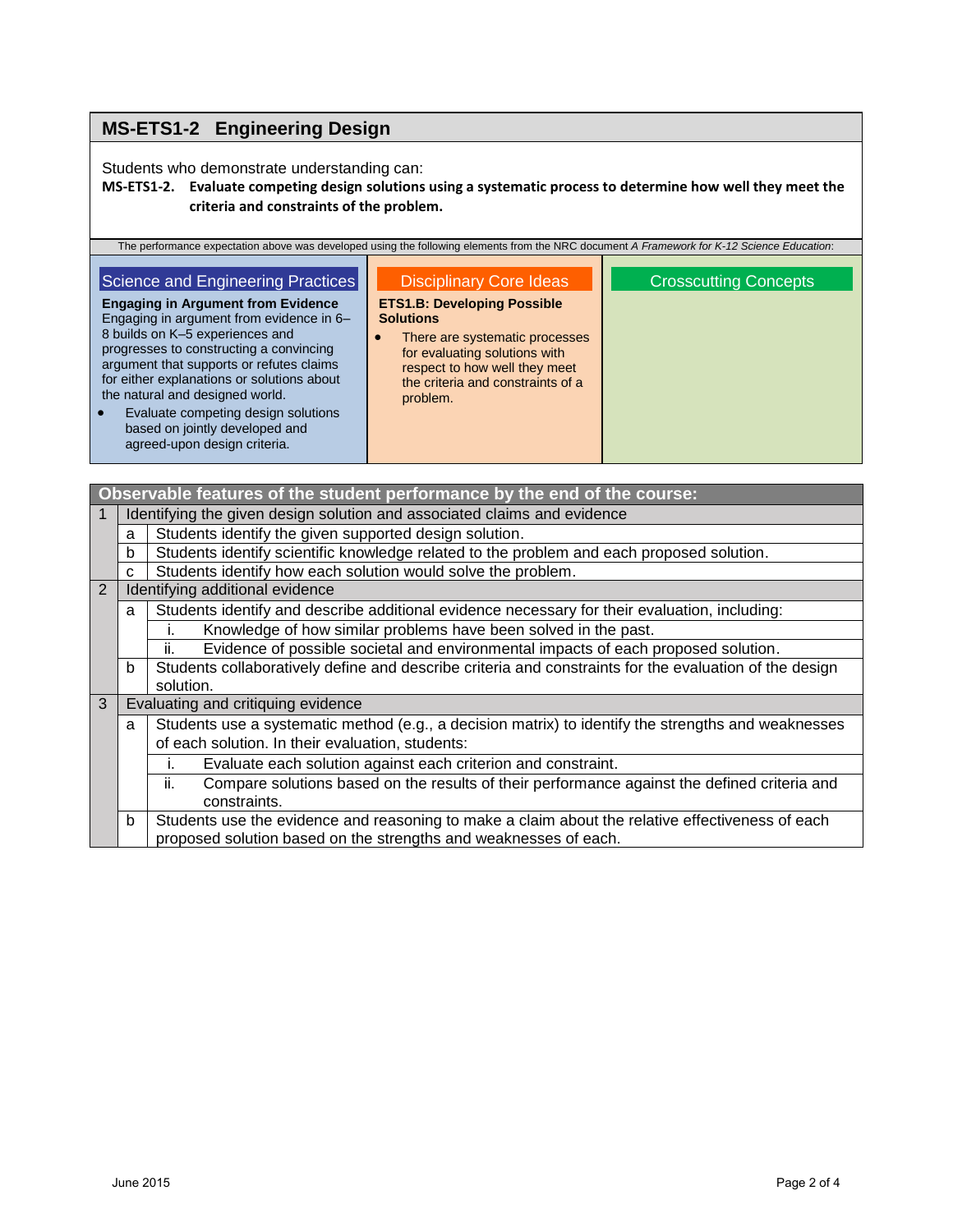### **MS-ETS1-3 Engineering Design**

Students who demonstrate understanding can:

**MS-ETS1-3. Analyze data from tests to determine similarities and differences among several design solutions to identify the best characteristics of each that can be combined into a new solution to better meet the criteria for success.**

|                                                                                                                                                                                                                                                                                                                                                                                                                                 | The performance expectation above was developed using the following elements from the NRC document A Framework for K-12 Science Education:                                                                                                                                                                                                                                                                                                                                                                                                                                                                                                                                                                                                                                   |                              |
|---------------------------------------------------------------------------------------------------------------------------------------------------------------------------------------------------------------------------------------------------------------------------------------------------------------------------------------------------------------------------------------------------------------------------------|------------------------------------------------------------------------------------------------------------------------------------------------------------------------------------------------------------------------------------------------------------------------------------------------------------------------------------------------------------------------------------------------------------------------------------------------------------------------------------------------------------------------------------------------------------------------------------------------------------------------------------------------------------------------------------------------------------------------------------------------------------------------------|------------------------------|
| Science and Engineering<br><b>Practices</b><br>Analyzing and Interpreting Data<br>Analyzing data in 6-8 builds on K-5<br>experiences and progresses to extending<br>quantitative analysis to investigations,<br>distinguishing between correlation and<br>causation, and basic statistical<br>techniques of data and error analysis.<br>Analyze and interpret data to<br>determine similarities and differences<br>in findings. | <b>Disciplinary Core Ideas</b><br><b>ETS1.B: Developing Possible</b><br><b>Solutions</b><br>There are systematic processes for<br>evaluating solutions with respect to<br>how well they meet the criteria and<br>constraints of a problem.<br>Sometimes parts of different<br>$\bullet$<br>solutions can be combined to create<br>a solution that is better than any of<br>its predecessors.<br><b>ETS1.C: Optimizing the Design</b><br><b>Solution</b><br>Although one design may not<br>perform the best across all tests,<br>identifying the characteristics of the<br>design that performed the best in<br>each test can provide useful<br>information for the redesign<br>process-that is, some of those<br>characteristics may be incorporated<br>into the new design. | <b>Crosscutting Concepts</b> |

|                | Observable features of the student performance by the end of the course: |                                                                                                          |  |
|----------------|--------------------------------------------------------------------------|----------------------------------------------------------------------------------------------------------|--|
|                | Organizing data                                                          |                                                                                                          |  |
|                | a                                                                        | Students organize given data (e.g., via tables, charts, or graphs) from tests intended to determine the  |  |
|                |                                                                          | effectiveness of three or more alternative solutions to a problem.                                       |  |
| $\overline{2}$ | Identifying relationships                                                |                                                                                                          |  |
|                | a                                                                        | Students use appropriate analysis techniques (e.g., qualitative or quantitative analysis; basic          |  |
|                |                                                                          | statistical techniques of data and error analysis) to analyze the data and identify relationships within |  |
|                |                                                                          | the datasets, including relationships between the design solutions and the given criteria and            |  |
|                |                                                                          | constraints.                                                                                             |  |
| $\mathbf{3}$   | Interpreting data                                                        |                                                                                                          |  |
|                | a                                                                        | Students use the analyzed data to identify evidence of similarities and differences in features of the   |  |
|                |                                                                          | solutions.                                                                                               |  |
|                | b                                                                        | Based on the analyzed data, students make a claim for which characteristics of each design best          |  |
|                |                                                                          | meet the given criteria and constraints.                                                                 |  |
|                | C                                                                        | Students use the analyzed data to identify the best features in each design that can be compiled into    |  |
|                |                                                                          | a new (improved) redesigned solution.                                                                    |  |